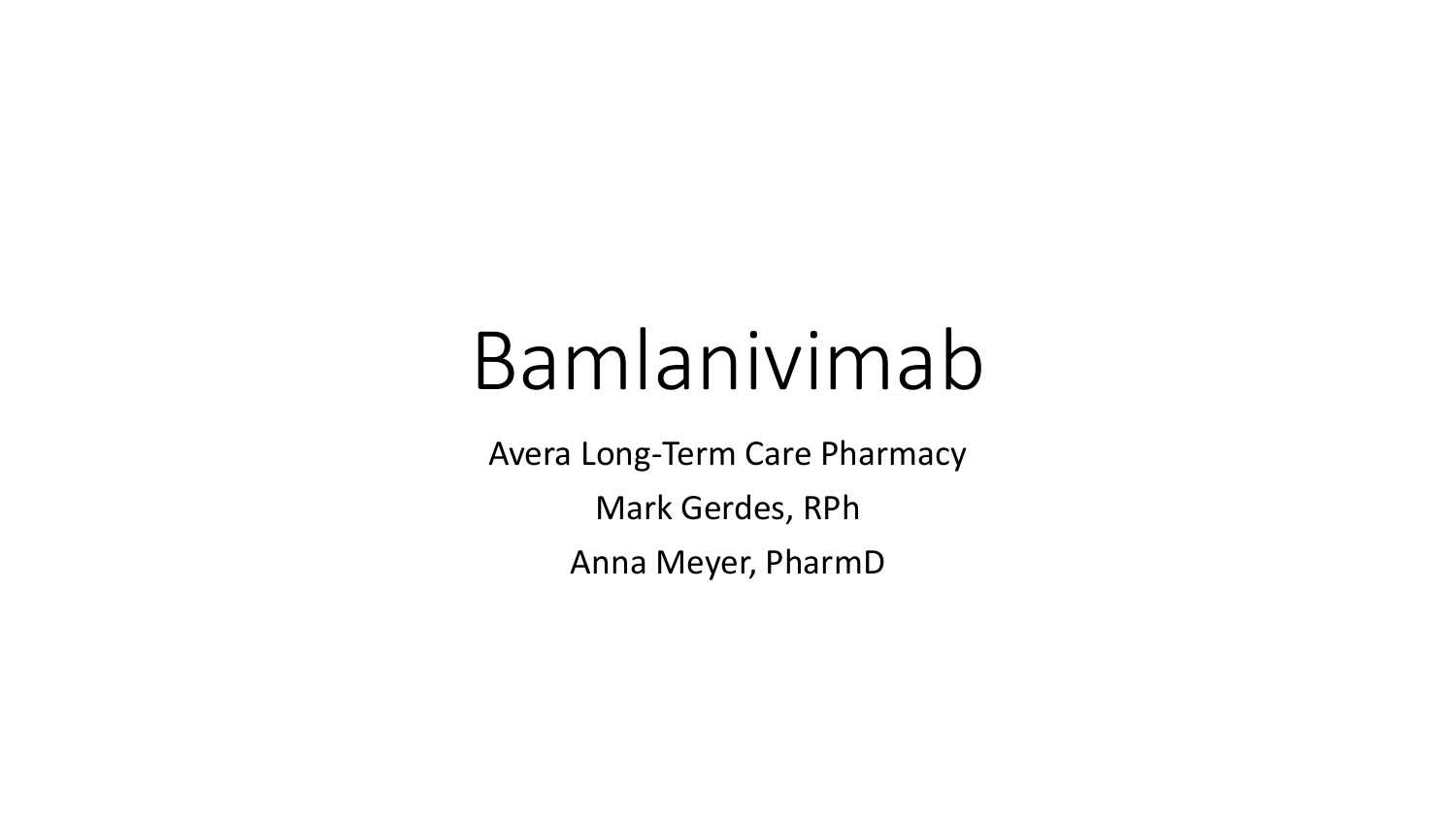### Patient Assessment

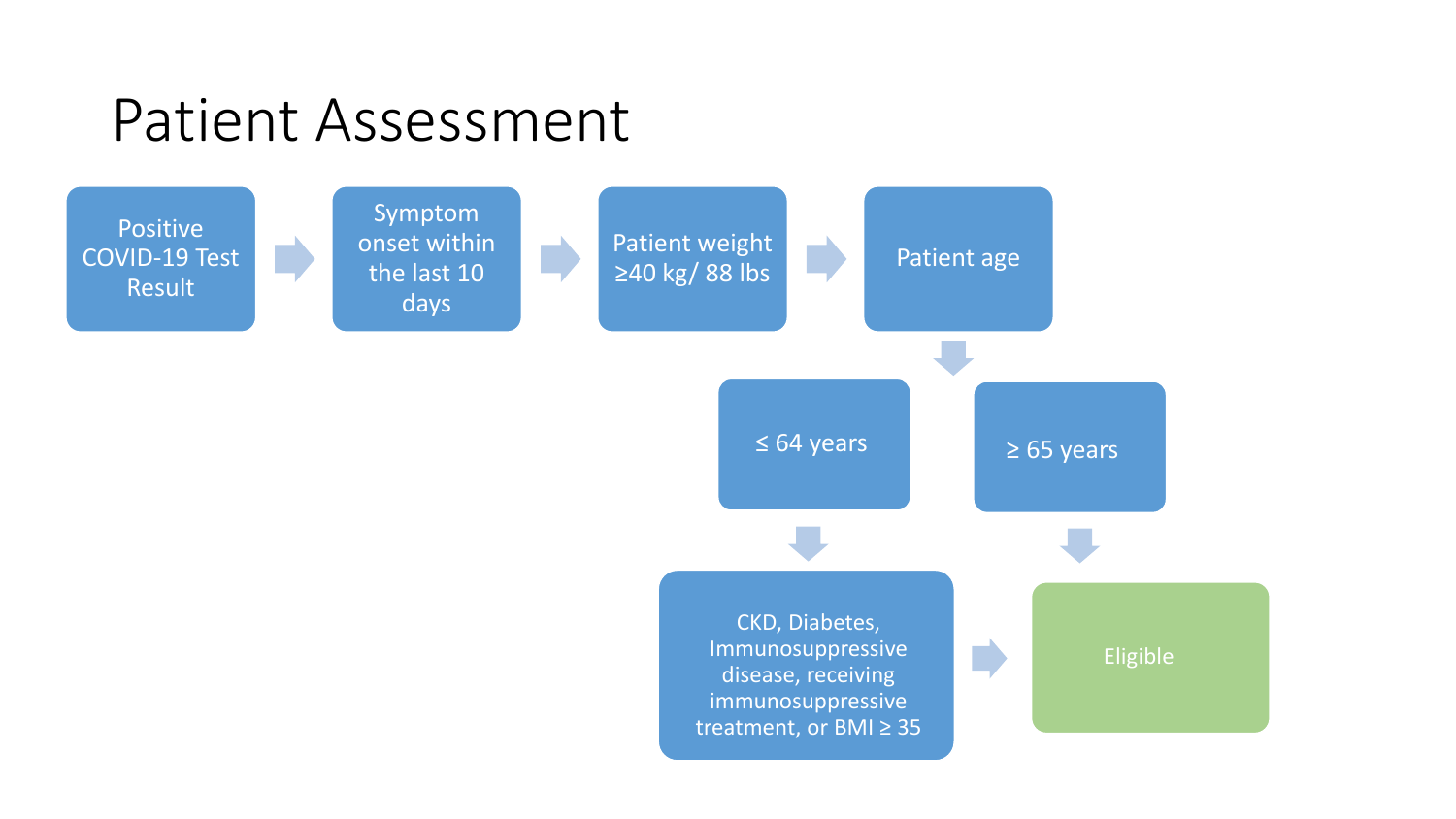### Patient Assessment

|                                                                                                                                                                                                                                                                                                                                                      | Bamlanivimab - Lilly (COVID-19 Monoclonal Antibodies) - Infusion Order Set                                                                                                                                                                                                                                                                                                                                                                                                                                                                       |
|------------------------------------------------------------------------------------------------------------------------------------------------------------------------------------------------------------------------------------------------------------------------------------------------------------------------------------------------------|--------------------------------------------------------------------------------------------------------------------------------------------------------------------------------------------------------------------------------------------------------------------------------------------------------------------------------------------------------------------------------------------------------------------------------------------------------------------------------------------------------------------------------------------------|
|                                                                                                                                                                                                                                                                                                                                                      | Authorized Use: Bamlanivimab is authorized for use under an EUA for treatment of mild to moderate COVID-19 in adults and pediatric<br>patients with positive results of direct SARS-CoV-2 viral testing who are 12 years of age and older weighing at least 40 kg, and who are<br>at high risk for progressing to severe COVID-19 and/or hospitalization.                                                                                                                                                                                        |
|                                                                                                                                                                                                                                                                                                                                                      | Patient Selection - Please select all that apply for the qualifying resident (Must have at least one to qualify)                                                                                                                                                                                                                                                                                                                                                                                                                                 |
| □Body mass index (BMI) ≥ 35<br>□Chronic Kidney Disease<br><b>ODiabetes</b><br>□Immunosuppressive disease<br>□Currently receiving immunosuppressive treatment<br>$\Box$ Are $\geq$ 65 years of age<br>□ Are ≥55 years of age AND have<br>□Cardiovascular disease OR<br>□Hypertension OR<br>□COPD/other chronic respiratory disease                    | □Are 12-17 years of age AND have<br>□BMI ≥85 <sup>th</sup> percentile for their age and gender based on<br>CDC growth charts OR<br>ESickle Cell Disease<br>□ Congenital or acquired heart disease, OR<br>□Neurodevelopmental disorders, (ex. cerebral palsy), OR<br>□Medical-related technological dependence, for example,<br>tracheostomy, gastrostomy, or positive pressure<br>ventilation (not related to COVID-19), OR<br>$\Box$ Asthma, reactive airway or other chronic respiratory<br>disease that requires daily medication for control |
|                                                                                                                                                                                                                                                                                                                                                      |                                                                                                                                                                                                                                                                                                                                                                                                                                                                                                                                                  |
| Limitations of USE: (if resident meets any of the following - DO NOT Administer):<br>□Hospitalized due to COVID-19, OR<br>□ Requiring Oxygen therapy due to COVID-19, OR<br>COVID-19 related comorbidity<br>COVID Test: (Must meet both of the following)<br>□Positive COVID-19 Test : (Send positive test results along with order form)<br>+ Date: | □Requiring any increase in baseline oxygen flow rate due to COVID-19 in those on chronic oxygen therapy due to underlying non-                                                                                                                                                                                                                                                                                                                                                                                                                   |
| $\Box$ Within 10 days of symptom onset<br>$\Box$ Resident meets criteria for use as defined by the Limitations of Authorized Use above                                                                                                                                                                                                               |                                                                                                                                                                                                                                                                                                                                                                                                                                                                                                                                                  |
| <b>Resident Information:</b>                                                                                                                                                                                                                                                                                                                         |                                                                                                                                                                                                                                                                                                                                                                                                                                                                                                                                                  |
|                                                                                                                                                                                                                                                                                                                                                      |                                                                                                                                                                                                                                                                                                                                                                                                                                                                                                                                                  |
|                                                                                                                                                                                                                                                                                                                                                      | Nurse Completing Form: Nurse Completing Fax: Nurse Completing Fax: Nurse Completing Fax: Nurse Completing Fax:                                                                                                                                                                                                                                                                                                                                                                                                                                   |
|                                                                                                                                                                                                                                                                                                                                                      |                                                                                                                                                                                                                                                                                                                                                                                                                                                                                                                                                  |

- Symptomatic, positive cases who meet the FDA Emergency Use Authorization criteria
- Review Exclusion criteria
- Ability to obtain IV access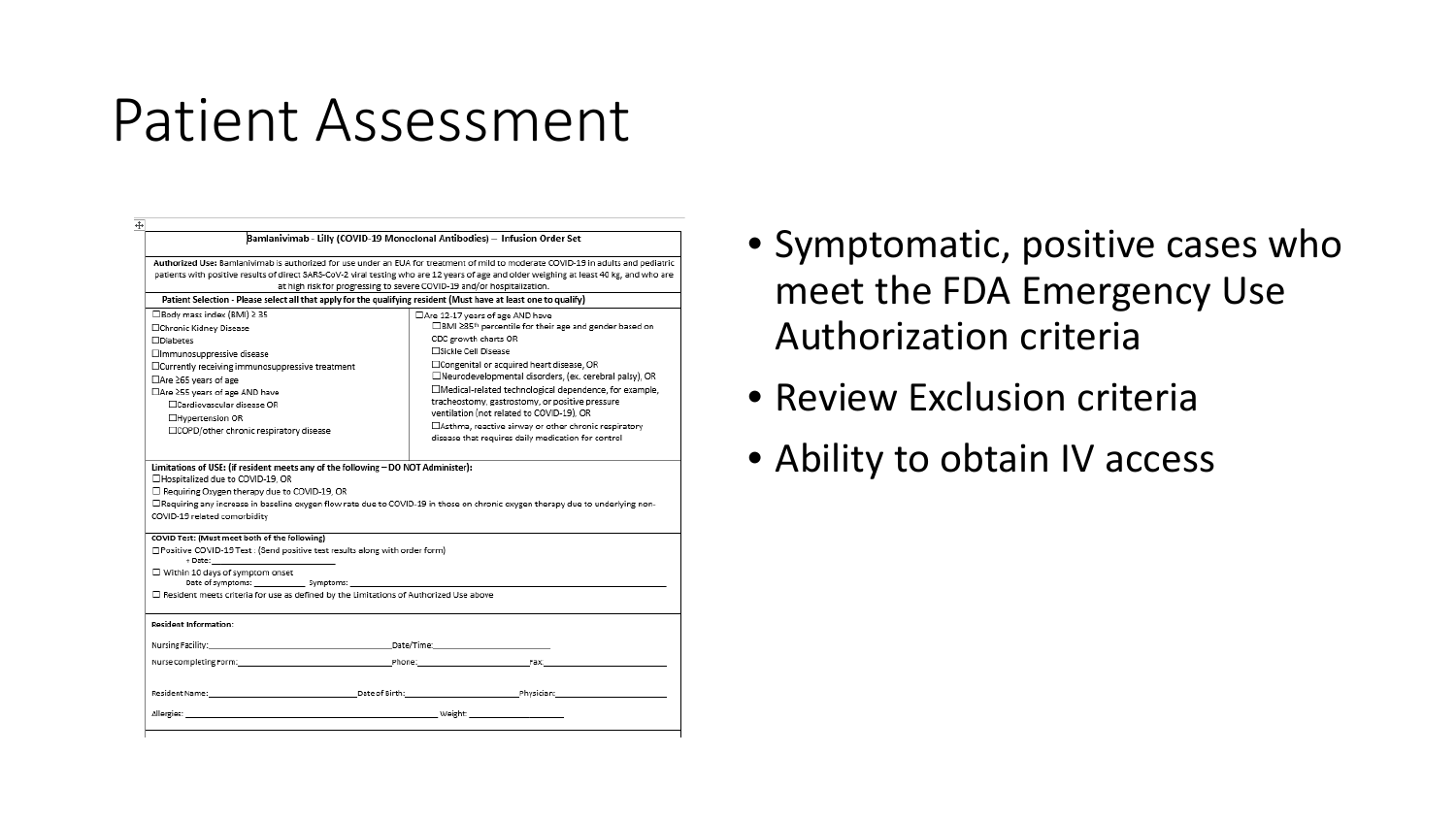# Facility Assessment

| Bamlanivimab Lilly (COVID-19 Monoclonal Antibodies) - Documentation                                                                                                                                                            |  | Date: |  |  |
|--------------------------------------------------------------------------------------------------------------------------------------------------------------------------------------------------------------------------------|--|-------|--|--|
|                                                                                                                                                                                                                                |  |       |  |  |
| Physician:<br>DOB:                                                                                                                                                                                                             |  |       |  |  |
| Allergies:                                                                                                                                                                                                                     |  |       |  |  |
|                                                                                                                                                                                                                                |  |       |  |  |
| Prior to administration: (If refrigerated, allow the infusion to come to room temperature for approximately 20 minutes prior to infusing)                                                                                      |  |       |  |  |
| □ Peripheral IV placed:                                                                                                                                                                                                        |  |       |  |  |
| Date Time Location Gauge                                                                                                                                                                                                       |  |       |  |  |
| □ Vital signs taken before infusion:                                                                                                                                                                                           |  |       |  |  |
| Temperature <sup>o</sup> f HR BP / Respiratory Rate Pulse Ox                                                                                                                                                                   |  |       |  |  |
| □Start of Infusion: Date & Time<br>Am/Pm                                                                                                                                                                                       |  |       |  |  |
| Infuse Bamlanivimab 700mg @ 270 mL/hr (1 hour infusion) (Refer to policy for factoring drops/minute)                                                                                                                           |  |       |  |  |
| *If using gravity tubing from Avera LTC Pharmacy, drip factor is 10gtt/mL and drops per minute will be 45 gtts/min                                                                                                             |  |       |  |  |
| $\Box$ Vital signs taken 15 minutes after start of infusion:                                                                                                                                                                   |  |       |  |  |
|                                                                                                                                                                                                                                |  |       |  |  |
| □ Completion of Infusion: Date & Time __________________________ Am/Pm                                                                                                                                                         |  |       |  |  |
| $\Box$ Vital signs completed immediately after infusion:                                                                                                                                                                       |  |       |  |  |
|                                                                                                                                                                                                                                |  |       |  |  |
| □ Infuse Normal Saline (Sodium Chloride 0.9%) 50 mL IV - Infuse at 50mL/hr after Bamlanivimab infusion                                                                                                                         |  |       |  |  |
|                                                                                                                                                                                                                                |  |       |  |  |
| □ Clinically monitor resident 1 hour post infusion                                                                                                                                                                             |  |       |  |  |
| □ Vital signs completed 1 hour post infusion                                                                                                                                                                                   |  |       |  |  |
|                                                                                                                                                                                                                                |  |       |  |  |
|                                                                                                                                                                                                                                |  |       |  |  |
|                                                                                                                                                                                                                                |  |       |  |  |
|                                                                                                                                                                                                                                |  |       |  |  |
|                                                                                                                                                                                                                                |  |       |  |  |
|                                                                                                                                                                                                                                |  |       |  |  |
|                                                                                                                                                                                                                                |  |       |  |  |
|                                                                                                                                                                                                                                |  |       |  |  |
| Nurse Signature: National Accounts of the Contract of the Contract of the Contract of the Contract of the Contract of the Contract of the Contract of the Contract of the Contract of the Contract of the Contract of the Cont |  |       |  |  |
|                                                                                                                                                                                                                                |  |       |  |  |
| Infusion Reaction and Anaphylactic Instructions for mild to moderate infusion reaction                                                                                                                                         |  |       |  |  |
| o Slow or Stop the infusion                                                                                                                                                                                                    |  |       |  |  |
| Diphenhydramine (Benadryl) - Give 25 - 50 mg PO x 1 for mild symptoms<br>$\circ$<br>o Diphenhydramine injectable - Give 25 - 50 mg IV or IM for moderate symptoms                                                              |  |       |  |  |
| o Notify ordering provider                                                                                                                                                                                                     |  |       |  |  |
| Infusion Reaction and Anaphylactic Instructions for severe infusion reaction                                                                                                                                                   |  |       |  |  |
| o Stop the infusion                                                                                                                                                                                                            |  |       |  |  |
| o Place resident in the recumbent position<br>o Epinephrine 1mg/mL OR epinephrine auto-injector 0.3mg (Epi-Pen) - Give 0.3 mg IM in the anterolateral thigh, may repeat every                                                  |  |       |  |  |
| 5-10 minutes if needed                                                                                                                                                                                                         |  |       |  |  |
| Diphenhydramine 50mg IVP x1<br>$\circ$                                                                                                                                                                                         |  |       |  |  |
| Methylprednisolone (Solu-Medrol) 125mg IVP x 1<br>ο.                                                                                                                                                                           |  |       |  |  |
| Albuterol inhaler-Give 2-3 inhalations as needed for symptoms relief (administer for residual respiratory symptoms not<br>۰<br>responding to epinephrine)                                                                      |  |       |  |  |
|                                                                                                                                                                                                                                |  |       |  |  |
|                                                                                                                                                                                                                                |  |       |  |  |

- Staff availability/ ability
- Staff education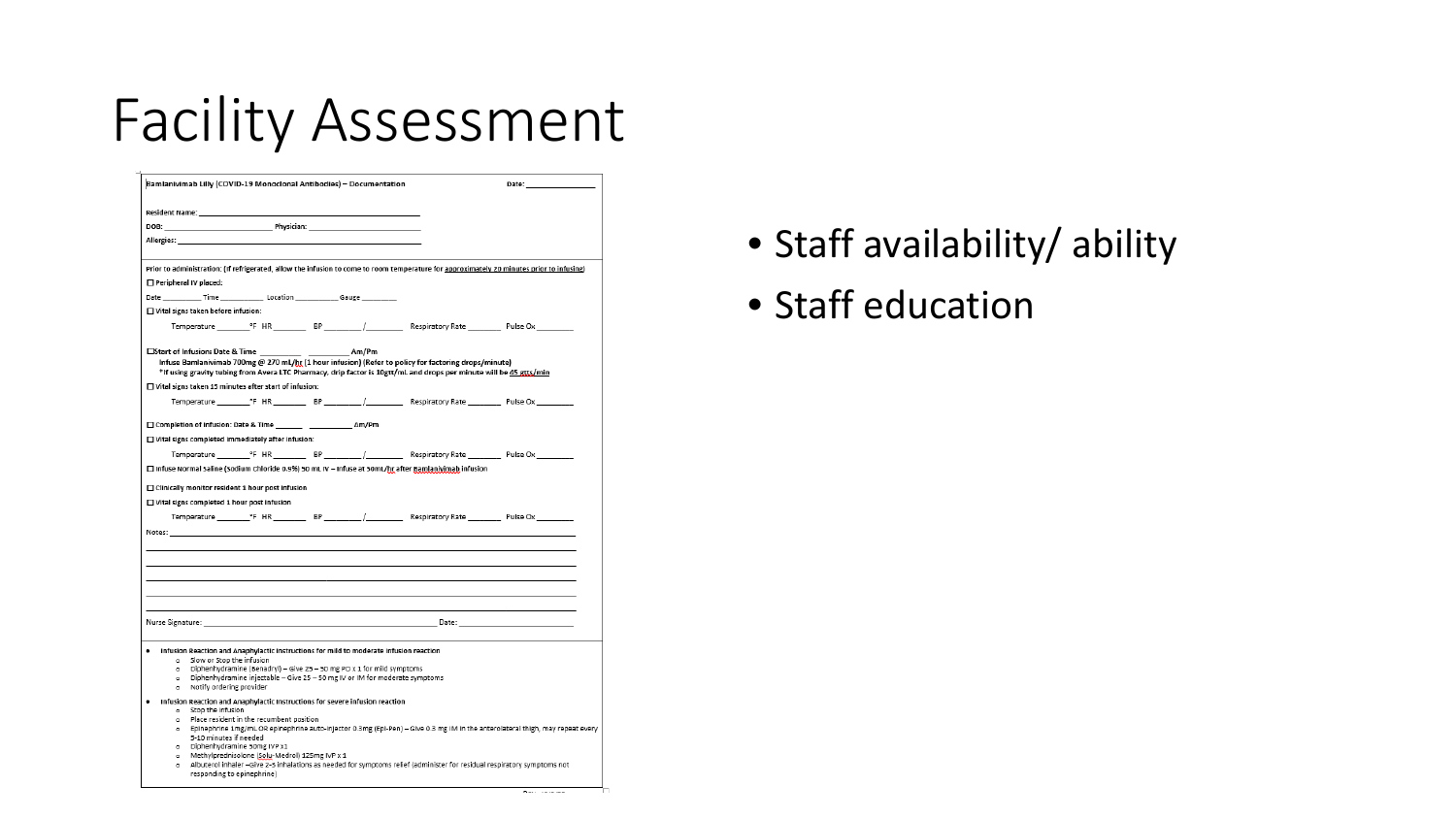# Hypersensitivity Including Anaphylaxis and Infusion-Related Reactions

- **Infusion Reaction and Anaphylactic Instructions for mild to moderate infusion reaction**
	- Slow or Stop the infusion
	- Diphenhydramine (Benadryl) Give 25 50 mg PO x 1 for mild symptoms
	- Diphenhydramine injectable Give 25 50 mg IV or IM for moderate symptoms
	- Notify ordering provider
- **Infusion Reaction and Anaphylactic Instructions for severe infusion reaction**
	- Stop the infusion
	- Place resident in the recumbent position
	- Epinephrine 1mg/mL OR epinephrine auto-injector 0.3mg (Epi-Pen) Give 0.3 mg IM in the anterolateral thigh, may repeat every 5-10 minutes if needed
	- Diphenhydramine 50mg IVP x1
	- Methylprednisolone (Solu-Medrol) 125mg IVP x 1
- Albuterol inhaler –Give 2-3 inhalations as needed for symptoms relief (administer for residual respiratory symptoms not responding to epinephrine)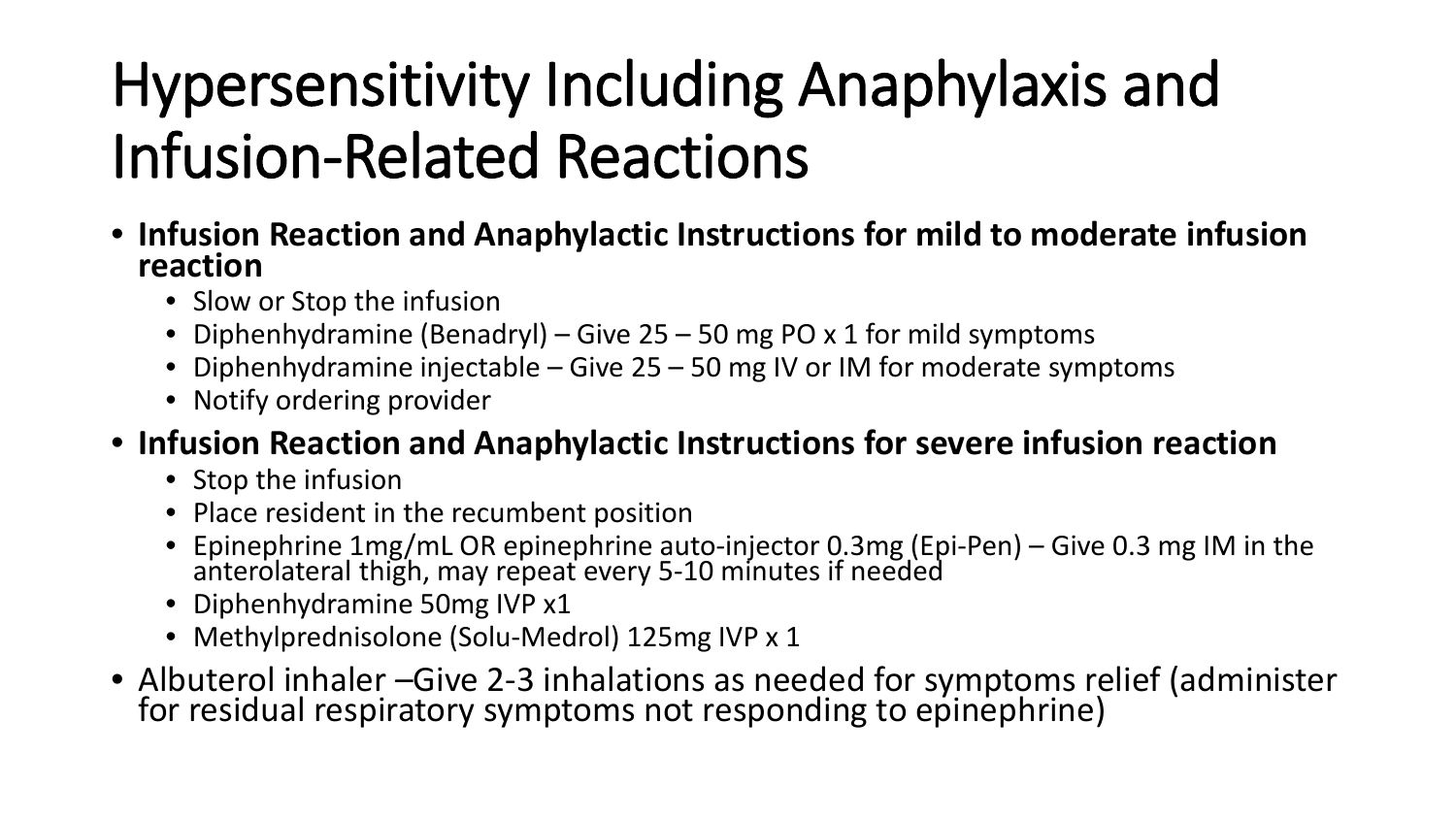# Procurement / Distribution

- Access to Bamlanivimab
	- Health System
- Allocation criteria
	- Nursing staff availability
	- Grouping of patients
	- Time from onset of symptoms

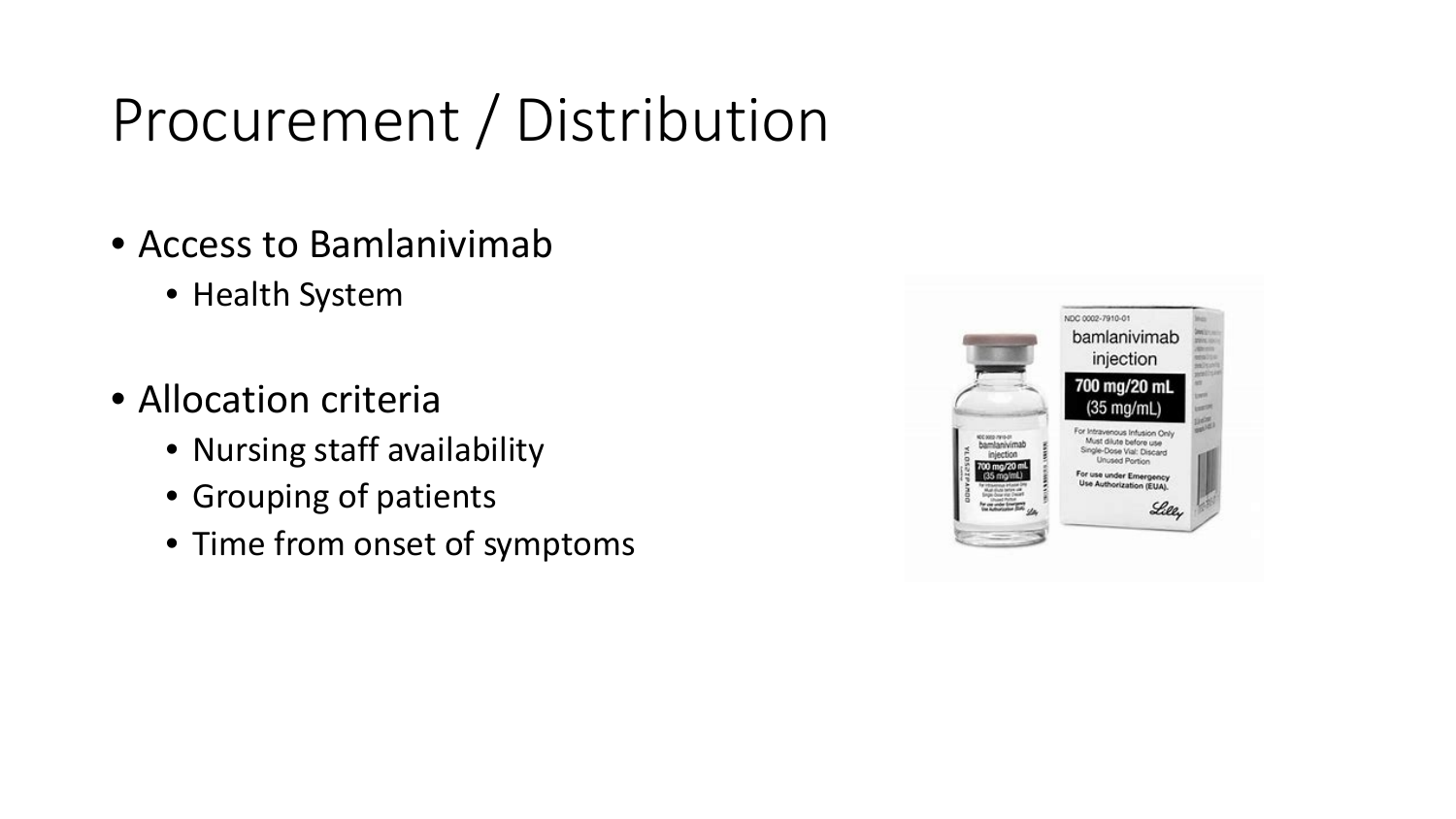# Preparation

### • People

- Pharmacy
- Communication
- Nursing
- Provider/Medical Director
- Forms/Orders
- Bamlanivimab
	- IV room
	- Time considerations
	- IV Lines
	- Anaphylaxis Kits

#### Key Information about Bamlanivimab for Nursing Home Medical Directors

**Background:** The FDA has authorized Bamlanivimab, a monoclonal antibody, for emergency use for people with MILD to MODERATE COVID-19 who are at high risk for progressing to severe COVID-19 and/or hospitalization. Studies suggest a decrease in hospitalizations by approximately 30%.

There is NO BENEFIT observed for patients with increased oxygen requirements or hospitalization due to COVID -19, and may in fact, worsen clinical outcomes in this group. It is NOT APPROVED for this group.

#### **High risk conditions relevant to the nursing home population:**

- BMI>35
- Chronic Kidney Disease
- Diabetes
- Immunosuppressive disease
- Receiving immunosuppressive treatments
- $\bullet$  > 65 years old
- > 55 years old with CV disease, OR HTN, OR COPD/Chronic respiratory disease

**Availability:** This is being distributed from the federal government to states based on population and infection rates; it is being allocated to health systems in each state for distribution.

#### **Key Points about administration:**

- One time IV infusion of 700 mg; it can be given via gravity (no pump), need a 22 g IV
- Should be given as soon as possible after a positive test, within 10 days of symptom onset
- The infusion is given over at least 60 minutes
- Need to be prepared to treat sever infusion reactions (such as anaphylaxis)
- The patient should be monitored closely during the infusion, and for 1 hour afterwards for the following: fever, chills, nausea, headache, bronchospasm, hypotension, angioedema, throat irritation, rash including urticaria, pruritis, myalgia, dizziness; if these things occur, consider slowing or stopping the infusion and administer appropriate medications and/or supportive care

**Side Effects that occur at higher rate than placebo:**Nausea, dizziness, headache, pruritis

• Adverse events need to be reported www.fda.gov/medwatch/report.htm

#### **BOTTOM LINE:**

This is a promising treatment, but needs some preparatory work to be able to access and safely administer:

- 1. Work with the local health system/facility pharmacy to access the medication
- 2. Identify appropriately skilled nursing staff who can be assigned solely to the residents who are undergoing the infusion, and the post -infusion monitoring.
- 3. Assure that you have sufficient IV supplies
- 4. Have medications and professional staff readily available to treat infusion reactions/anaphylaxis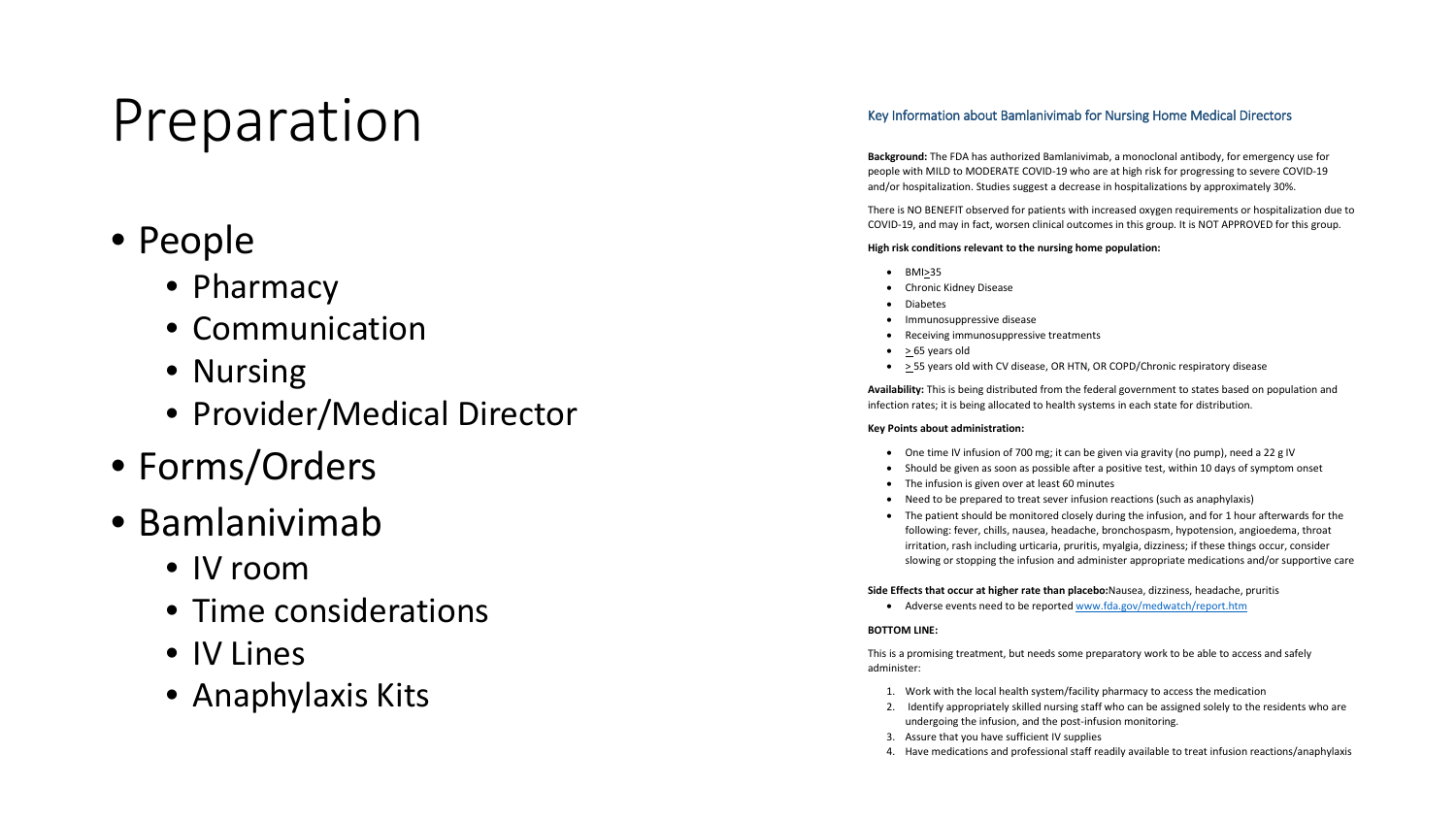# Right People

- LTC Specific information
- Medical Director
- Nursing
- Pharmacy
- Communication
- Pharmacy Purchasing
- Data collection Audit and Study purposes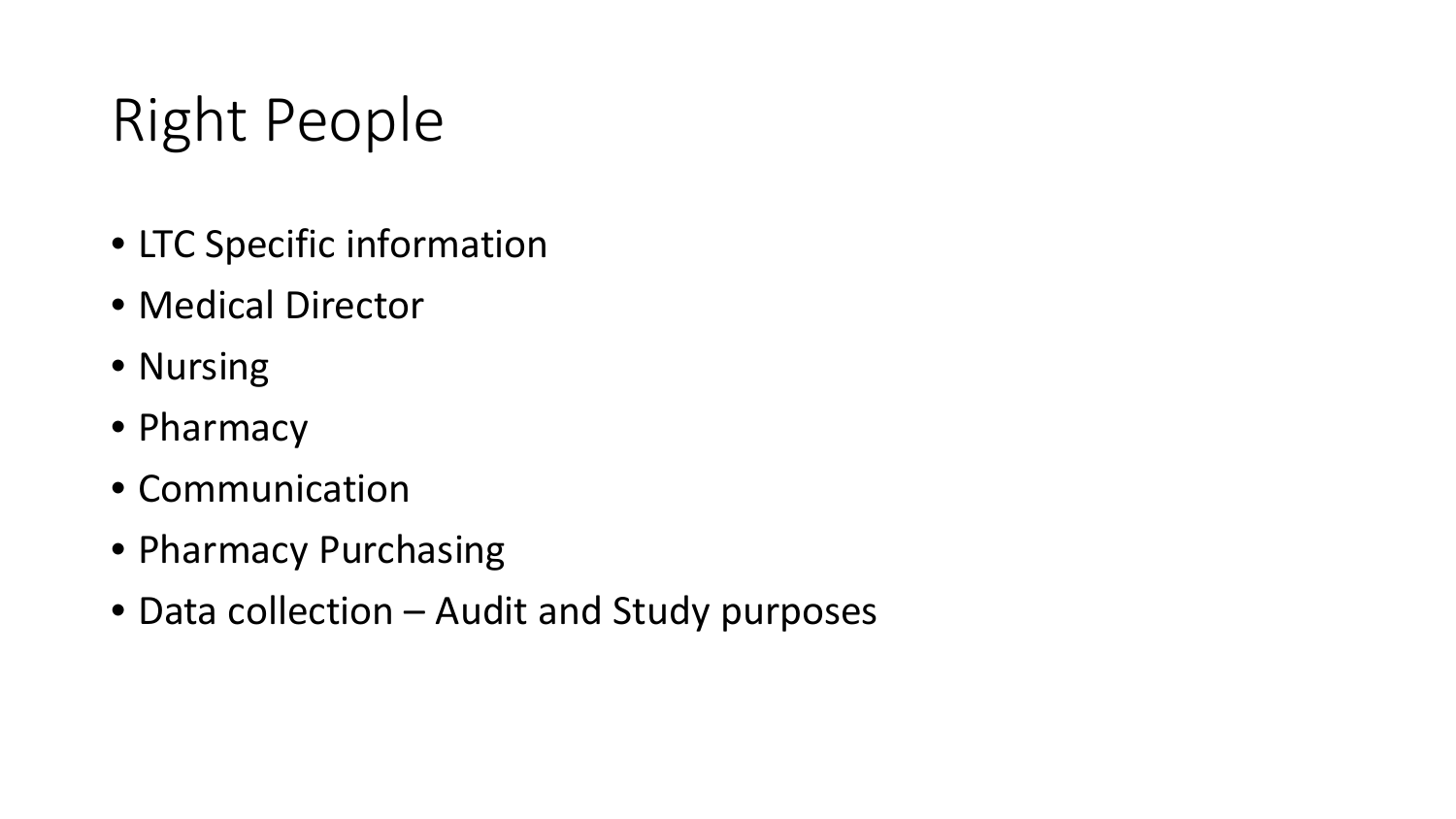# Do the Math

- We are not in this together
- This is a pandemic and what we do affects the hospital systems